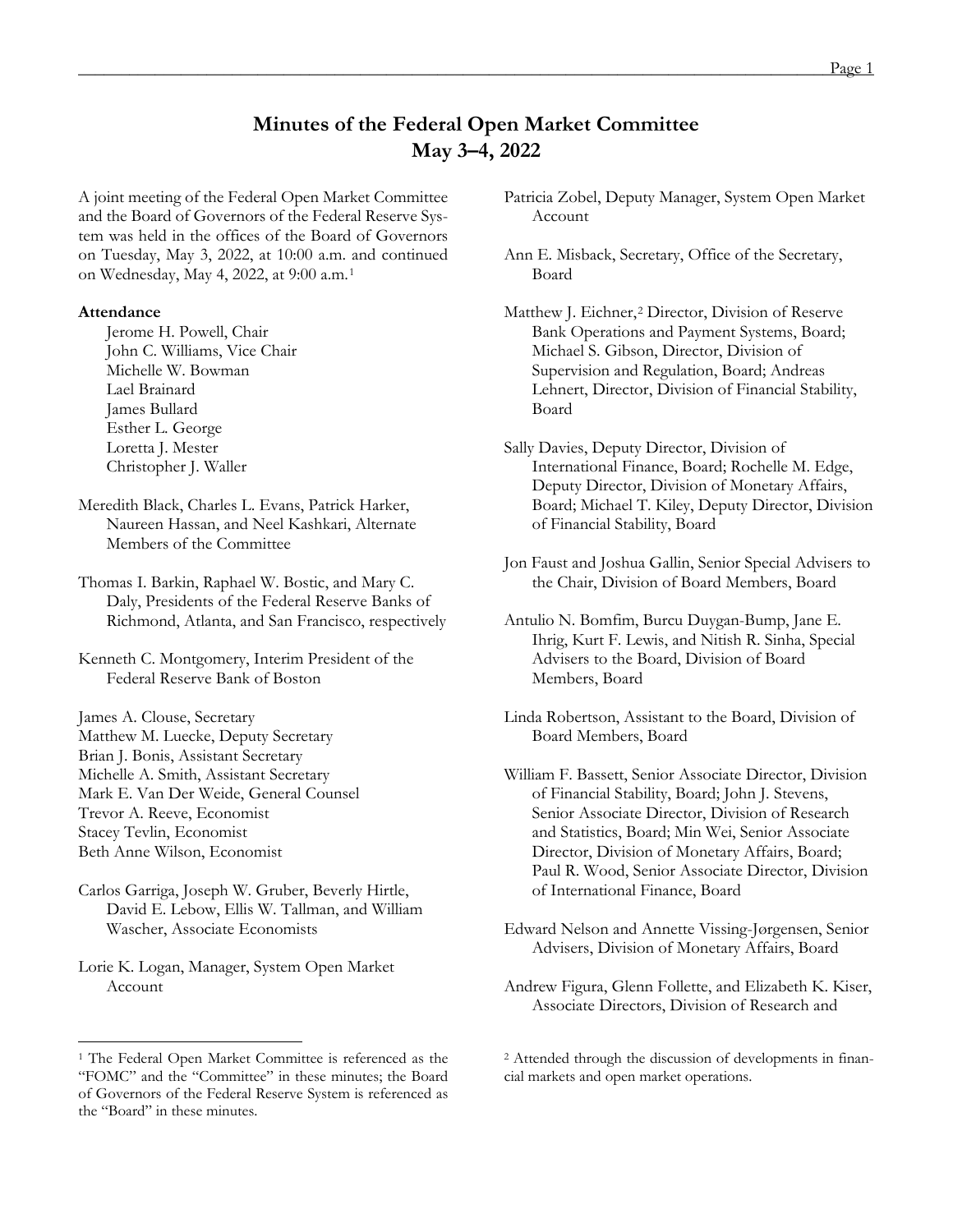Statistics, Board; Andrea Raffo, Associate Director, Division of International Finance, Board; Jeffrey D. Walker,2 Associate Director, Division of Reserve Bank Operations and Payment Systems, Board

- Norman J. Morin, Deputy Associate Director, Division of Research and Statistics, Board; Zeynep Senyuz, Deputy Associate Director, Division of Monetary Affairs, Board
- Etienne Gagnon and Andrew Meldrum, Assistant Directors, Division of Monetary Affairs, Board
- Penelope A. Beattie,<sup>[3](#page-1-0)</sup> Section Chief, Office of the Secretary, Board; Valerie S. Hinojosa, Section Chief, Division of Monetary Affairs, Board; Logan T. Lewis,[4](#page-1-0) Section Chief, Division of International Finance, Board
- Randall A. Williams, Group Manager, Division of Monetary Affairs, Board
- Isabel Cairó, Michele Cavallo, and Manjola Tase, Principal Economists, Division of Monetary Affairs, Board
- Jose Acosta, Senior Communications Analyst, Division of Information Technology, Board
- David Altig, Kartik B. Athreya, Michael Dotsey, Michelle M. Neal, and Anna Paulson, Executive Vice Presidents, Federal Reserve Banks of Atlanta, Richmond, Philadelphia, New York, and Chicago, respectively
- Marc Giannoni, Giovanni Olivei, and Mark L.J. Wright, Senior Vice Presidents, Federal Reserve Banks of Dallas, Boston, and Minneapolis, respectively
- James P. Bergin, Nicolas Petrosky-Nadeau, and Matthew D. Raskin, <sup>2</sup> Vice Presidents, Federal Reserve Banks of New York, San Francisco, and New York, respectively

## **Developments in Financial Markets and Open Market Operations**

The manager turned first to a discussion of monetary policy expectations in the United States. Federal Reserve communications since the March FOMC meeting were perceived as signaling a more rapid removal of policy accommodation than had been expected, resulting in significant shifts in expectations regarding the path of the federal funds rate. For the current meeting, federal funds futures implied around 50 basis points of policy rate tightening, and Open Market Desk survey respondents assigned an average probability of 80 percent to that outcome. The median Desk survey respondents also projected 50-basis-point increases in the target range at the two following meetings and another 125 basis points of increases by the middle of next year, bringing the projected midpoint of the target range to a peak of 3.13 percent—substantially higher than in previous surveys. Market participants continued to note significant uncertainty regarding the economic outlook and the degree of policy tightening ahead. This uncertainty was reflected in the dispersion in survey respondents' average probability distribution for the target range at the end of 2023.

Regarding the outlook for runoff of the Federal Reserve's securities holdings, market participants widely expected the Committee to announce the commencement of balance sheet runoff at the current meeting. Median survey responses suggested that most market participants anticipated maximum redemption caps of \$60 billion per month for Treasury securities and \$35 billion per month for agency mortgage-backed securities (MBS), with the caps phased in over roughly three months. Survey responses continued to reflect substantial dispersion in views on the level of System Open Market Account (SOMA) holdings at which balance sheet runoff would end.

The manager turned next to a discussion of U.S. financial market developments. Financial conditions tightened notably over the period. Treasury yields increased across the curve, with the rise primarily reflecting higher real interest rates. Longer-term private borrowing rates also moved higher, with 30-year fixed-rate mortgage rates rising above 5 percent to the highest levels in over a decade. Equity indexes ended the period substantially lower, on net. These indexes moved up earlier in the period in connection with a perceived reduction in tail risks stemming from the war in Ukraine but then moved lower, reportedly because of increased caution regarding

<span id="page-1-0"></span><sup>3</sup> Attended Tuesday's session only.

<sup>4</sup> Attended the discussion of economic developments and outlook.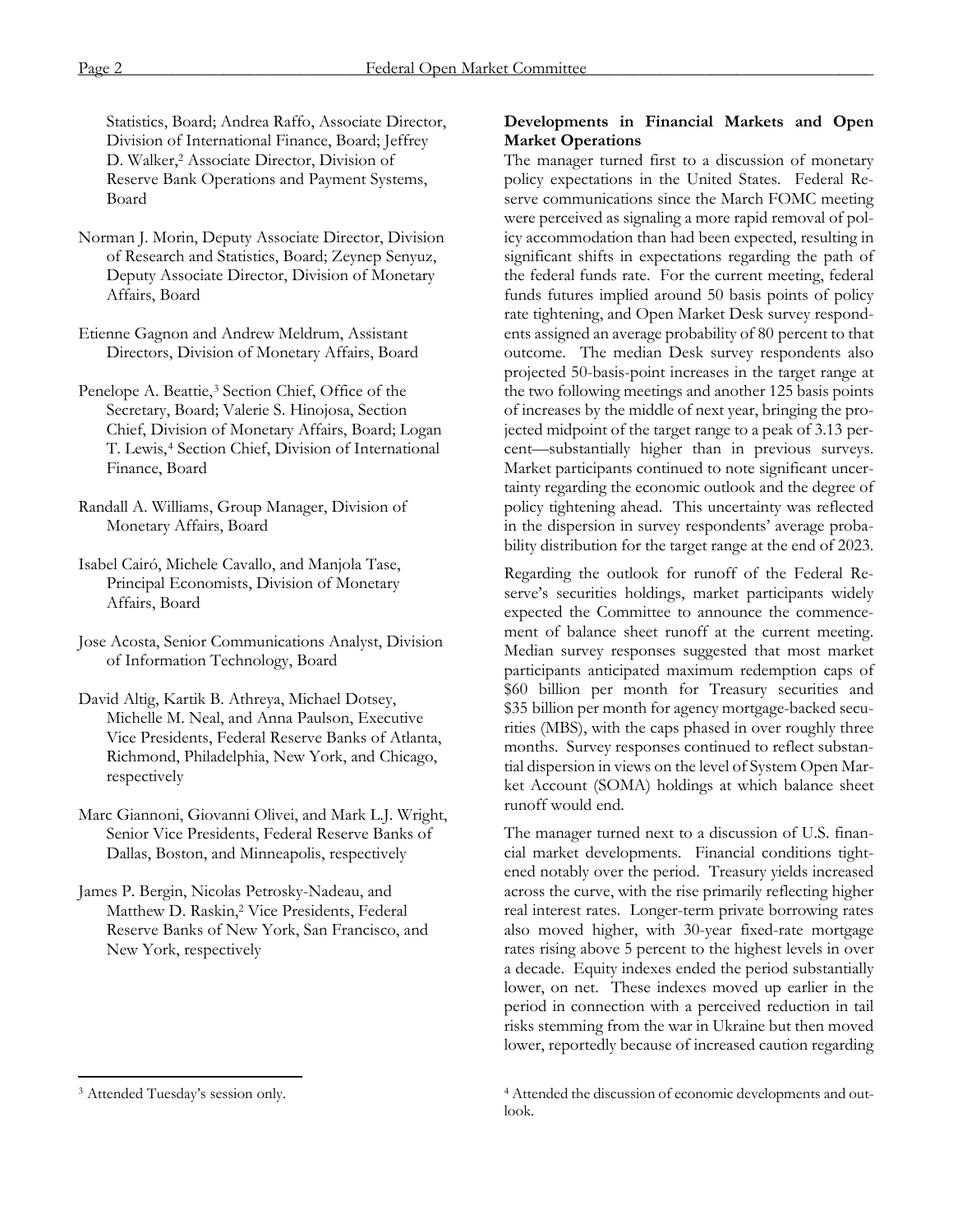the economic outlook amid the expected tightening in U.S. monetary policy. The dollar appreciated, leaving the broad trade-weighted dollar up around 2 percent over the period. Viewed over a longer time horizon, financial conditions, as measured by many financial conditions indexes, had tightened by historically large amounts since the beginning of the year.

Market- and survey-based measures of U.S. inflation expectations continued to project a significant deceleration in inflation in the coming years. Nonetheless, far-forward inflation compensation rose over the period, and market participants remained attentive to the risk that, in bringing inflation back to 2 percent, the Committee would need to tighten by more than currently expected.

In global financial developments, many advanced-economy central banks raised policy rates over the period, and investors increasingly came to anticipate tighter monetary policy ahead in most advanced foreign economies. The Bank of Japan was an exception and was widely anticipated to maintain its accommodative policies. The yen depreciated 9 percent against the dollar over the intermeeting period to its weakest level in over two decades. Emerging market (EM) currencies remained relatively resilient. Market participants focused on the spread of COVID-19 in China and the effect of zero-COVID policies, which had resulted in increasingly widespread lockdowns. The renminbi depreciated against the dollar around 4 percent over the intermeeting period.

The manager turned next to a discussion of developments in money markets. The effective federal funds rate rose 25 basis points following the increase in the target range at the March FOMC meeting and remained stable throughout the period. Secured overnight rates also rose by 25 basis points following the March meeting, though modest softness emerged in subsequent days. Market participants noted that ongoing uncertainty about the near-term path of Federal Reserve policy had increased demand for very short-dated investments. This demand, combined with declining Treasury bill supply, contributed to the downward pressure on secured rates and to rising overnight reverse repurchase agreement (ON RRP) usage. The manager expected that ON RRP usage could remain elevated in coming months but anticipated that, over the longer term, usage would decline as balance sheet reduction proceeded.

The manager indicated that the Desk was prepared to implement the Committee's plan for balance sheet reduction and that, in the event that the Committee announced the plan at the end of the current meeting, the

Desk would issue a statement and FAQs providing the public with details regarding the implementation of the plan. The Desk would closely monitor market conditions and update the Committee during the runoff process.

The deputy SOMA manager reviewed developments concerning Desk operations. The Desk planned to increase the publication frequency of data on ON RRP usage. This additional information would provide the public with greater transparency about usage of the ON RRP facility. The Desk planned to publish the SOMA annual report soon. In addition to the detailed review of open market operations over 2021, the report would include updated illustrative projections of the size and composition of the Federal Reserve's balance sheet over coming years. With respect to other operational matters, the Desk continued to work on details of plans for agency MBS CUSIP (Committee on Uniform Security Identification Procedures) aggregation and anticipated that this process would begin in coming months. Finally, the deputy manager requested that the Committee vote to maintain the standing U.S. dollar and foreign currency liquidity swap arrangements and to renew the reciprocal currency arrangements with Canada and Mexico under the North American Framework Agreement. In their discussion, participants widely agreed that the standing swap lines are a critical tool allowing the Federal Reserve to address global dollar funding pressures that could otherwise adversely affect the U.S. economy.

The Committee voted unanimously to renew the reciprocal currency arrangements with the Bank of Canada and the Bank of Mexico; these arrangements are associated with the Federal Reserve's participation in the North American Framework Agreement of 1994. In addition, the Committee voted unanimously to renew the dollar and foreign currency liquidity swap arrangements with the Bank of Canada, the Bank of England, the Bank of Japan, the European Central Bank, and the Swiss National Bank. The votes to renew the Federal Reserve's participation in these standing arrangements occur annually at the April or May FOMC meeting.

By unanimous vote, the Committee ratified the Desk's domestic transactions over the intermeeting period. There were no intervention operations in foreign currencies for the System's account during the intermeeting period.

#### **Staff Review of the Economic Situation**

The information available at the time of the May 3–4 meeting suggested that U.S. real gross domestic product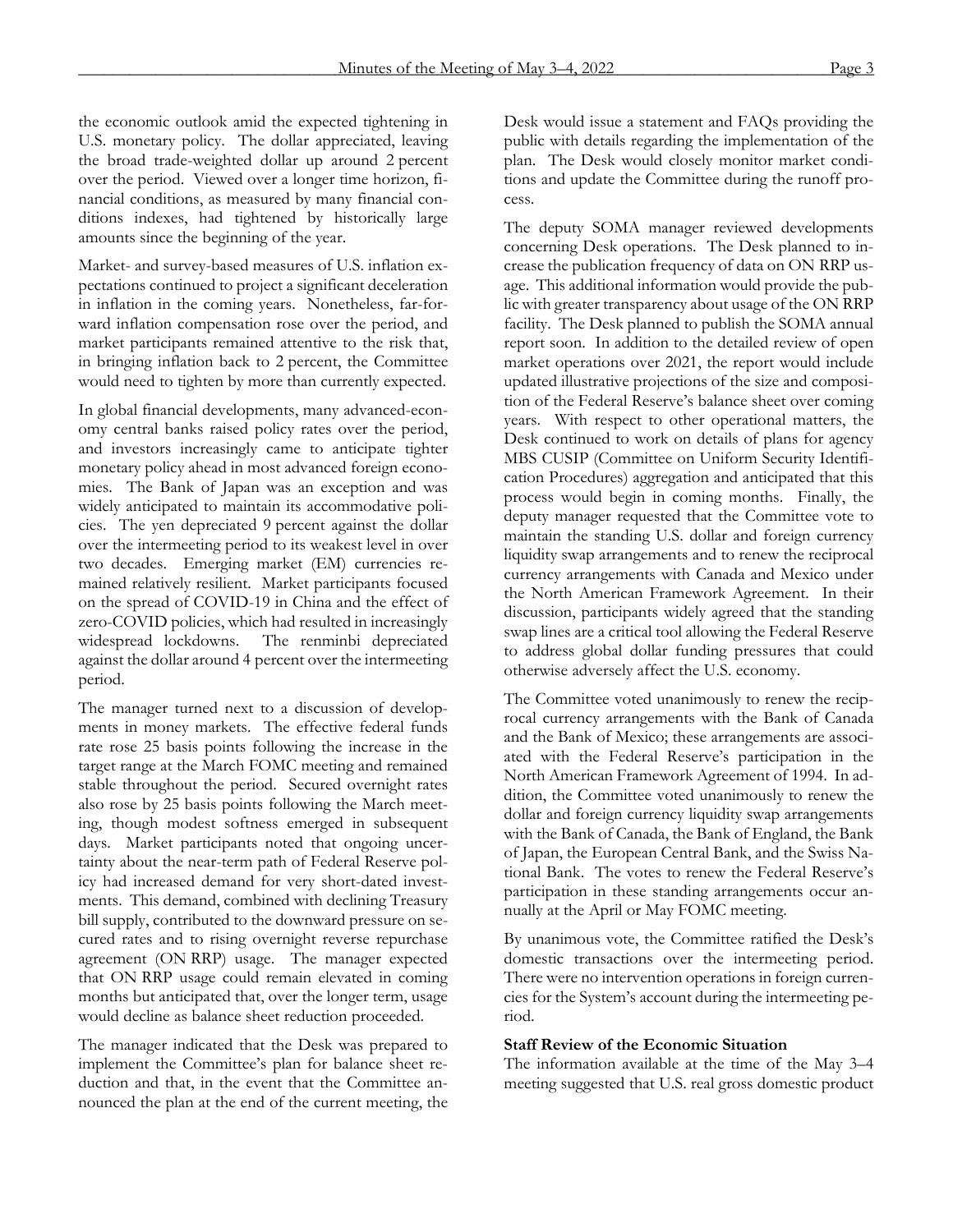(GDP) declined in the first quarter. However, first-quarter growth in private domestic final demand was faster than in the previous quarter, while labor market conditions tightened further in March. Consumer price inflation through March—as measured by the 12-month percentage change in the price index for personal consumption expenditures (PCE)—remained elevated.

Total nonfarm payroll employment rose in March, and the unemployment rate declined to 3.6 percent. The unemployment rates for African Americans and for Hispanics moved lower, though both rates remained noticeably higher than the national average. The labor force participation rate increased in March, as did the employment-to-population ratio. The private-sector job openings rate, as measured by the Job Openings and Labor Turnover Survey, remained elevated. The employment cost index of hourly compensation in the private sector rose 4.8 percent over the 12 months ending in March; this gain was much larger than the corresponding 12-month changes posted in each of the preceding four years and was the largest 12-month increase since 1990.

Consumer prices continued to rise rapidly. Total PCE price inflation was 6.6 percent over the 12 months ending in March, and core PCE price inflation, which excludes changes in consumer energy prices and many consumer food prices, was 5.2 percent over the same period. The trimmed mean measure of 12-month PCE price inflation constructed by the Federal Reserve Bank of Dallas was 3.7 percent in March, 2 percentage points higher than its year-earlier rate of increase. A new version of the staff's common inflation expectations index, which combines information from many indicators of inflation expectations and inflation compensation, moved up in the first quarter and was at the upper end of the range of values seen since 2005.

Both real PCE and residential investment increased in the first quarter at rates similar to those seen in the fourth quarter of 2021. Business fixed investment growth picked up sharply in the first quarter, with spending on equipment and intellectual property products posting a large increase. Inventory investment moved lower after surging in the fourth quarter of 2021, and total real government purchases declined further, led by a drop in defense purchases.

The U.S. international trade deficit widened further in the first quarter of this year, and net exports made a large negative contribution to real U.S. GDP growth. Goods imports continued the fourth quarter's strong growth, driven by large increases in real imports of consumer

goods, capital goods, and automotive products. By contrast, real exports of goods fell back after rising briskly late last year, with broad-based declines in most major categories. Both real exports and imports of services grew at a moderate pace in the first quarter, though both were held back by a tepid recovery in international travel amid ongoing waves of COVID-19.

Data suggested that foreign economic growth remained solid in the first quarter, as most economies continued to show adaptability to new COVID-19 waves. Chinese data for March and April, however, showed declines in manufacturing and services activity and worsening supply bottlenecks after Chinese authorities locked down Shanghai and other cities to combat the spread of the Omicron variant. The ongoing Russian invasion of Ukraine also left its imprint on foreign economies, with consumer and business sentiment declining in Europe and global prices of a range of commodities continuing to rise. Foreign inflation increased significantly further, driven by surging energy and food prices as well as some broadening of price pressures to core goods and services. In response, many central banks around the world tightened their monetary policy stances.

## **Staff Review of the Financial Situation**

U.S. Treasury yields and the market-implied federal funds rate path moved substantially higher over the intermeeting period as Federal Reserve communications and domestic economic data releases were perceived as suggesting that a more aggressive tightening of monetary policy was likely over coming months. Sovereign yields in advanced foreign economies (AFEs) also increased notably. Broad domestic equity price indexes declined on net, and the one-month option-implied volatility on the S&P 500 index—the VIX—remained elevated. Short-term funding markets were stable, while participation in the ON RRP facility increased further. Amid the increase in Treasury yields, borrowing costs increased in many sectors and were at or somewhat above pre-pandemic levels.

Since the March FOMC meeting, 2-, 5-, and 10-year Treasury yields increased significantly on net. The increases in nominal Treasury yields were primarily accounted for by rising real yields, while inflation compensation implied by Treasury Inflation-Protected Securities was little changed. Alongside moves in shorter-term Treasury yields, the expected federal funds rate path implied by a straight read of overnight index swap quotes—rose notably since the March FOMC meeting.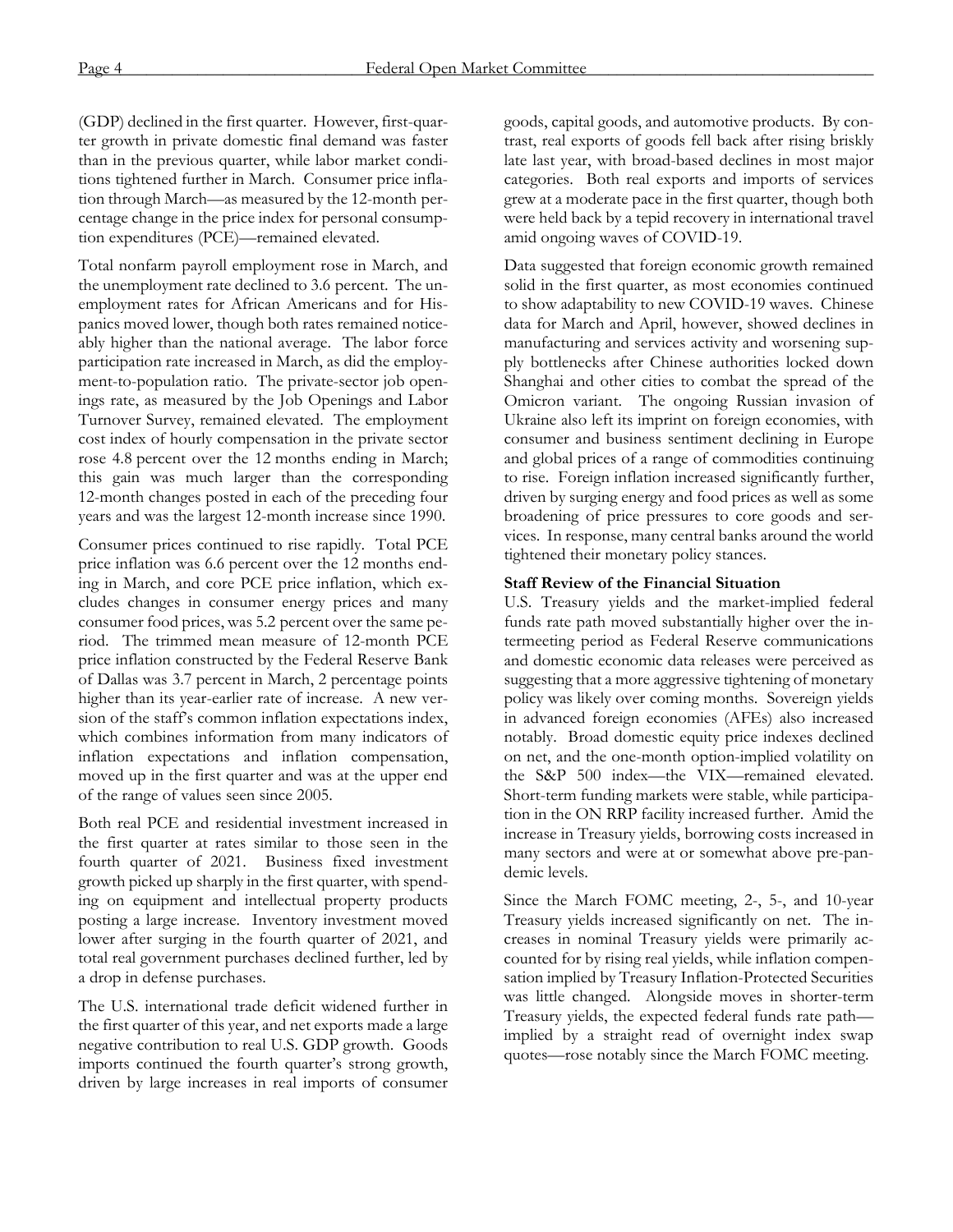Broad equity indexes decreased over the intermeeting period. Early in the period, equity prices increased, supported by the robust pace of economic activity and reduced market concerns about the implications for the global economy of Russia's invasion of Ukraine. The initial sharp gains in stock prices were followed by larger declines later in the period, as longer-term interest rates rose substantially and as some disappointing earnings reports toward the end of the intermeeting period weighed on equity prices. The VIX declined substantially early in the period but ended the period little changed on net, remaining at elevated levels. Similarly, spreads on investment- and speculative-grade corporate bonds narrowed moderately earlier in the intermeeting period and then widened, ending the period only slightly narrower, on net, and below the median of their historical distribution. Spreads on municipal bonds were up modestly and stood at about the 90th percentile of their historical distribution.

Conditions in short-term funding markets remained stable over the intermeeting period, with the March increase in the Federal Reserve's administered rates passing through to overnight money market rates. Secured overnight rates softened later in the period, with downward pressure on rates attributed to continuing declines in net Treasury bill issuance, increased activity in certain segments of the repo market that tend to trade at lower rates, and money market funds continuing to shorten portfolio maturities amid uncertainty about the pace of anticipated policy rate increases. Consistent with the downward pressure on repo rates, daily take-up in the ON RRP facility remained elevated.

Spreads on most types of longer-tenor commercial paper and negotiable certificates of deposit narrowed, reportedly reflecting reduced market concerns about the effects of Russia's invasion of Ukraine, although some of the spreads remained slightly wider than those seen earlier this year.

Over the intermeeting period, sovereign yields in AFEs increased notably because of concerns about further inflationary pressures, some central bank communications that were perceived as less accommodative than expected, and spillovers from rises in U.S. Treasury yields. Prospects of tighter monetary policy and COVID-related lockdowns in China weighed on prices of risky assets, but investor concerns surrounding the economic effects of the war in Ukraine seemed to abate partially. On balance, major foreign equity indexes registered mixed and relatively modest changes. The U.S. dollar generally strengthened, with a more pronounced dollar appreciation against AFE currencies, as U.S. Treasury yields generally rose more than their AFE counterparts. Among EM currencies, the dollar appreciated significantly against the Chinese renminbi.

Over the intermeeting period, along with the increase in Treasury yields, borrowing costs increased in many sectors and were at or somewhat above pre-pandemic levels. Credit remained widely available, and borrower credit quality continued to be strong overall.

Borrowing costs for residential mortgage loans increased substantially, with the 30-year mortgage offer rates reaching levels not seen since 2010. This increase largely reflected the rise in the 10-year Treasury yield. Corporate bond yields also increased, although the effect of the increase in Treasury yields was partly offset by narrower spreads. Municipal bond yields also increased notably.

Bank loan rates for commercial borrowers increased and rates on large syndicated loans were roughly in line with pre-pandemic levels. In consumer credit markets, rates on auto loans and new credit card offers continued to trend upward.

Credit, which remained widely available for most types of borrowers, was broadly in line with pre-pandemic levels. Gross nonfinancial corporate bond issuance rebounded sharply in March, mostly reflecting an increase in investment-grade issuance, while gross institutional leveraged loan issuance slowed amid elevated geopolitical uncertainty.

Commercial and industrial (C&I) loans and commercial real estate (CRE) loans on bank balance sheets also grew robustly in March. Respondents in the April Senior Loan Officer Opinion Survey on Bank Lending Practices (SLOOS) reported a continued easing of lending terms and strengthening demand for C&I loans as well as easing standards for multifamily CRE loans.

For most small businesses, credit appeared to be available, although these businesses' demand for credit reportedly remained weak. In the April SLOOS, large banks reported unchanged standards on C&I loans to small firms, while small banks tightened standards modestly to such firms.

In consumer credit markets, credit card balances grew strongly in the first quarter amid easing standards and greater utilization, and auto credit outstanding continued to grow steadily through February despite vehicle production shortfalls and low vehicle inventories. Residential mortgage credit conditions remained accommoda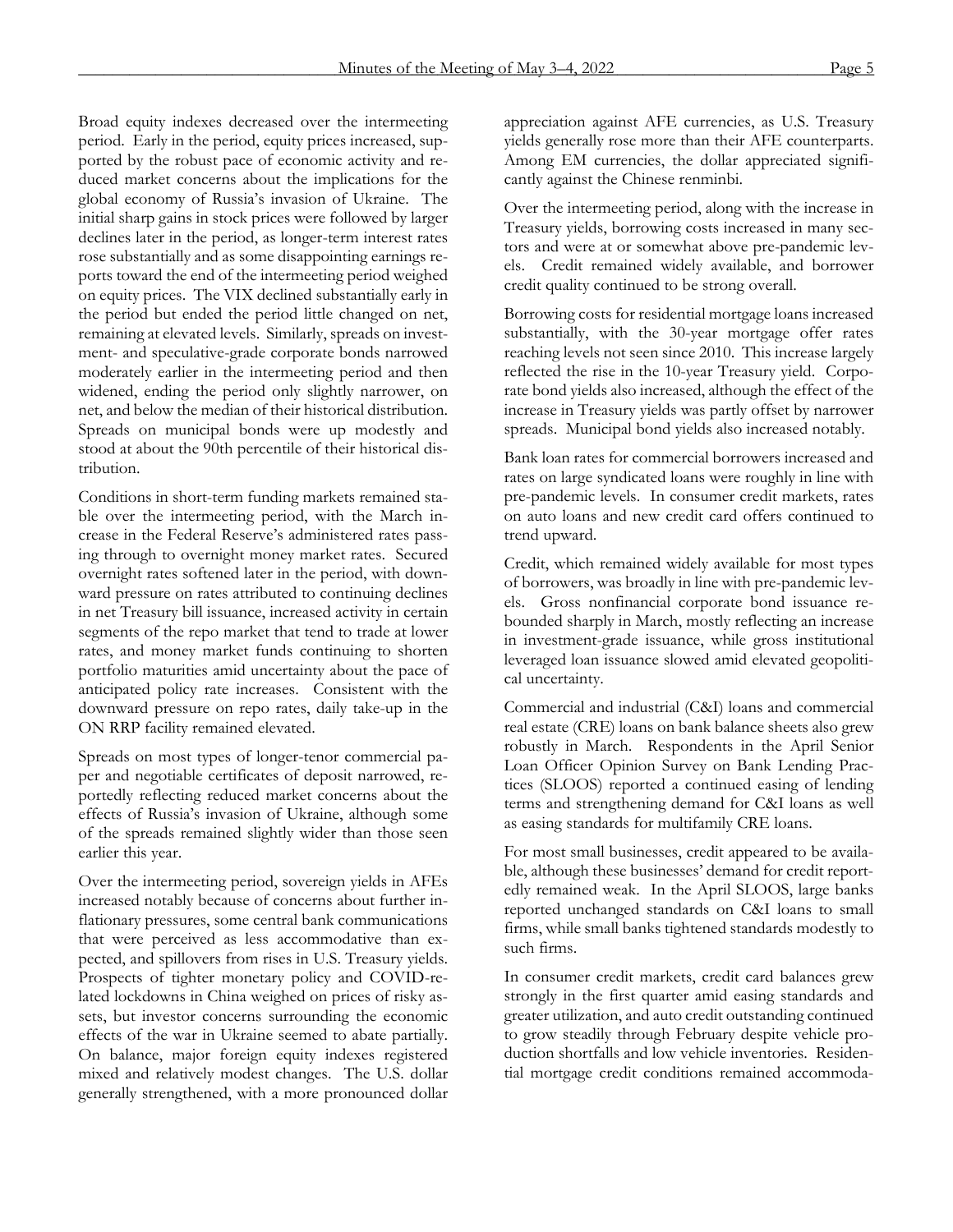tive through March, despite the increase in mortgage interest rates, particularly for stronger borrowers who met standard loan criteria.

The credit quality of firms, municipalities, and households remained strong overall. The volume of credit rating upgrades for corporate bonds outpaced downgrades moderately in March, continuing a nearly yearlong pattern. The credit quality of C&I loans on banks' books continued to be strong as delinquency and default rates both remained low. Delinquency rates on bank and nonbank loans to small businesses edged down in February, while in the CRE sector, borrower financial health continued to recover. Household credit quality remained strong, and delinquency rates across both prime and nonprime borrowers continued to be subdued by historical standards.

The staff provided an update on its assessment of the stability of the financial system. The staff judged that, amid a substantial upward shift in interest rates, Russia's invasion of Ukraine, and ongoing disruptions to supply chains, the financial system—outside of commodities markets—had been resilient. However, larger or prolonged disruptions in commodities markets could interfere with other markets and real activity more broadly. To date, however, such potential spillovers appeared to be limited.

The staff noted that increased uncertainty and ongoing volatility had reduced risk appetite in financial markets and eased price pressures, although valuations of many assets remained elevated. CRE valuations appeared somewhat elevated except for sectors that were affected most by the pandemic. Residential house prices had risen rapidly, although the staff continued to see key differences from the previous debt-fueled housing boom: The mortgage finance reforms enacted after 2008 limited the potential for significant deterioration in underwriting standards, most new mortgage debt had been added by borrowers with prime credit scores, and homeowners' equity positions were healthy.

The staff assessed that aggregate household and business leverage was moderate. Households' debt-to-GDP ratio remained relatively low, and there were few signs of increased stress among lower-income households. Business debt remained elevated relative to its pre-pandemic history, but interest coverage ratios were high.

The staff assessed that vulnerabilities arising from financial leverage remained moderate on balance. Despite market volatility, the banking sector continued to be well capitalized with strong liquidity. The staff noted that

leverage at key nonbank financial institutions (NBFIs) was elevated and that bank lending to NBFIs continued to increase notably. Relatedly, NBFIs' reliance on bank credit lines to meet unexpected liquidity needs could generate moderate liquidity pressures at large banks during times of financial stress. With regard to funding risk, the staff highlighted structural vulnerabilities in some types of mutual funds as a continuing focus.

## **Staff Economic Outlook**

The projection for U.S. economic activity prepared by the staff for the May FOMC meeting implied a trajectory for real GDP that was broadly similar to the March projection. The staff noted that the first-quarter decline in real GDP was driven by categories of spending that had often been volatile in the past, and they viewed the continued strength in private domestic final demand, the labor market, and industrial production as providing a more accurate picture of the economy's direction in the first quarter. The staff therefore anticipated that GDP growth would rebound in the second quarter and advance at a solid pace over the remainder of the year. GDP growth was then expected to slow in 2023 and 2024 as monetary policy became less accommodative and financial conditions tightened further; by 2024, real GDP growth was expected to be in line with potential output growth. However, the level of real GDP was expected to remain well above potential over the projection period, and labor market conditions were expected to remain very tight.

The staff's projection for PCE price inflation was revised up slightly in the second half of 2022 and in 2023 in response to the slow resolution of supply constraints seen over the first part of 2022, a higher projected path for import prices, and a judgment that wage increases would put more upward pressure on services prices than previously assumed. All told, total PCE price inflation was expected to be 4.3 percent in 2022. PCE price inflation was then expected to step down to 2.5 percent in 2023 and to 2.1 percent in 2024 as supply–demand imbalances in the economy were reduced by slowing aggregate demand and an anticipated easing of supply constraints.

The staff continued to judge that the risks to the baseline projection for real activity were skewed to the downside and that the risks to the inflation projection were skewed to the upside. The war in Ukraine was seen as a possible source of even greater upward pressure on energy and commodity prices, while the war and adverse developments associated with rising COVID infections in China were both perceived as increasing the risk that supply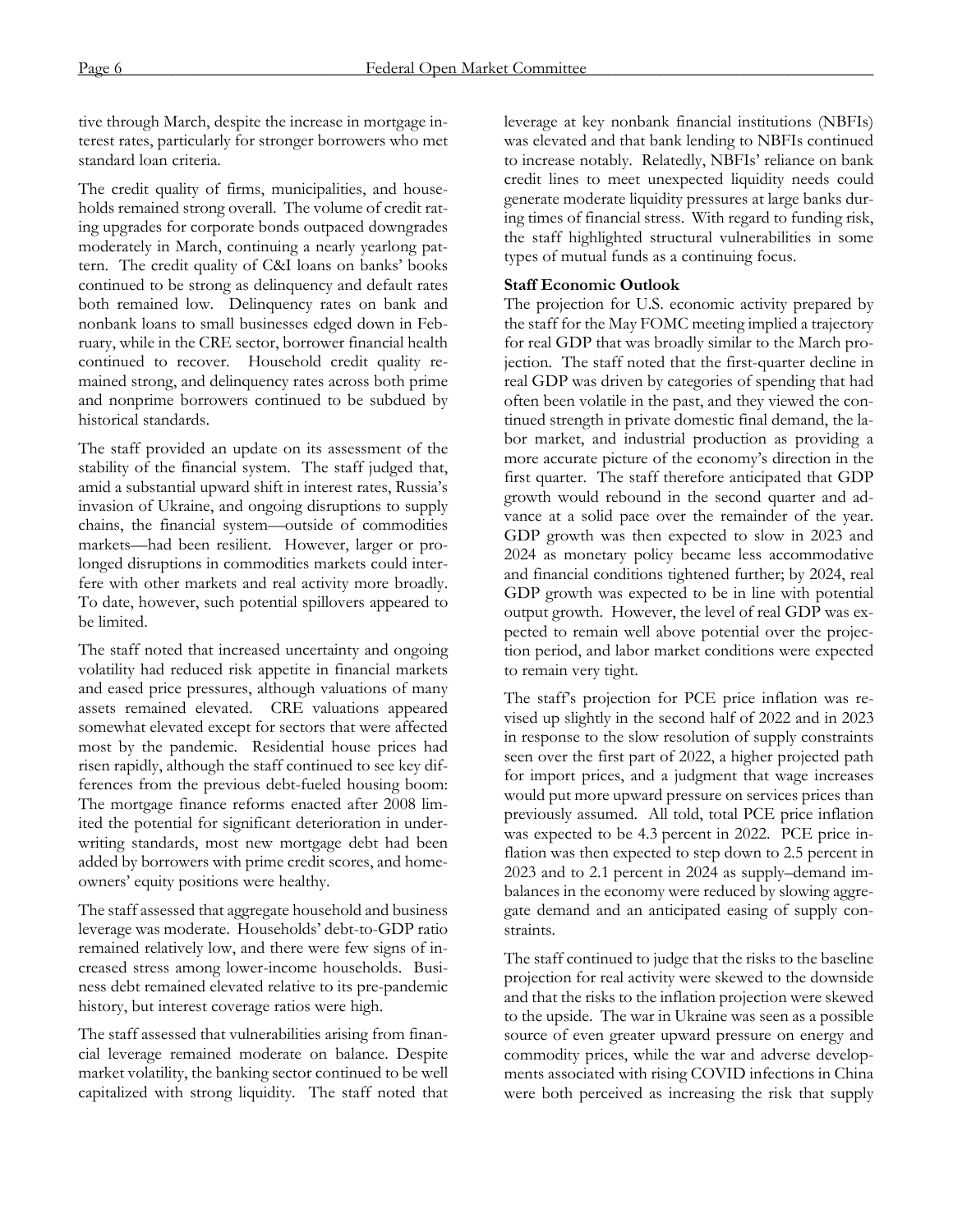chain disruptions and production constraints would be further exacerbated in the United States and abroad.

### **Participants' Views on Current Conditions and the Economic Outlook**

In their discussion of current economic conditions, participants noted that, although overall economic activity had edged down in the first quarter, household spending and business fixed investment had remained strong. Job gains had been robust in recent months, and the unemployment rate had declined substantially. Inflation remained elevated, reflecting continued supply and demand imbalances, higher energy prices, and broader price pressures. Participants recognized that the invasion of Ukraine by Russia was causing tremendous human and economic hardship for the Ukrainian people. Participants judged that the implications for the U.S. economy were highly uncertain. The invasion and related events were creating additional upward pressure on inflation and were likely to weigh on economic activity. In addition, participants judged that COVID-related lockdowns in China were likely to exacerbate supply chain disruptions. Against this background, participants stated that they were highly attentive to inflation risks.

Participants commented that after its rapid growth in the last quarter of 2021, real GDP had declined in the first quarter of this year, with net exports and inventory investment making large negative contributions to growth. They noted, however, that these volatile components tended to contain little signal about subsequent growth and that household spending and business fixed investment had remained strong in the first quarter. These advances and the further tightening of labor market conditions were judged consistent with significant underlying momentum in the domestic economy. In line with this judgment, participants expected that real GDP would grow solidly in the current quarter. In their discussion of the economic outlook beyond the near term, participants indicated that they expected that output would expand more moderately this year than in 2021, with growth this year likely near or above its longer-run rate, and that the imbalance between aggregate demand and aggregate supply would diminish over time. Participants saw an appropriate firming of monetary policy as playing a central role in addressing this imbalance and in supporting the Federal Reserve's goals of maximum employment and price stability. An easing of supply bottlenecks, a further rise in labor force participation, and the waning effects of pandemic-related fiscal policy support were cited as additional factors that could help reduce the supply–demand imbalances in the economy and lower inflation over the medium term. That said, the

timing and magnitude of these effects were uncertain. Participants recognized the need to adjust the stance of policy depending on how these and other factors played out over time.

In their discussion of the household sector, participants indicated that they expected robust growth in consumption spending. They pointed to several elements supporting this outlook, including strong household balance sheets, wide availability of jobs, and the U.S. economy's resilience in the face of new waves of the virus. The considerable increases in Treasury yields across maturities over the intermeeting period were associated with rising interest rates faced by households, particularly rates on home mortgages. A couple of participants reported that their business contacts continued to see robust housing demand and elevated home prices despite higher mortgage interest rates.

With respect to the business sector, participants cited robust consumer demand, healthy household balance sheets, and inventory rebuilding as factors supportive of business activity and investment. The ability of firms to meet demand continued to be limited by labor shortages and supply chain bottlenecks. Although some participants noted that their business contacts had reported an easing of supply constraints, participants assessed that supply constraints overall were still significant and would likely take some time to be resolved. In addition, the invasion of Ukraine by Russia and COVID-related lockdowns in China were seen as likely to exacerbate supply chain disruptions. A few participants indicated that some of their business contacts were reportedly hesitant to expand capacity or had postponed construction projects.

Participants commented that demand for labor continued to outstrip available supply across many parts of the economy and that their business contacts continued to report difficulties in hiring and retaining workers. They observed that various indicators pointed to a very tight labor market. Employment growth had continued at a strong pace, the unemployment rate had fallen to a near-50-year low, quits and job openings had remained extremely elevated, and nominal wages had continued to rise rapidly. A few participants noted that there were signs that the pandemic-related factors that had held back labor supply might be abating further, especially in the case of prime-age workers. In addition, a few other participants suggested that the unwelcome erosion of real incomes due to high inflation may have contributed to the increase in labor supply. Many participants indicated that they expected the labor market to remain tight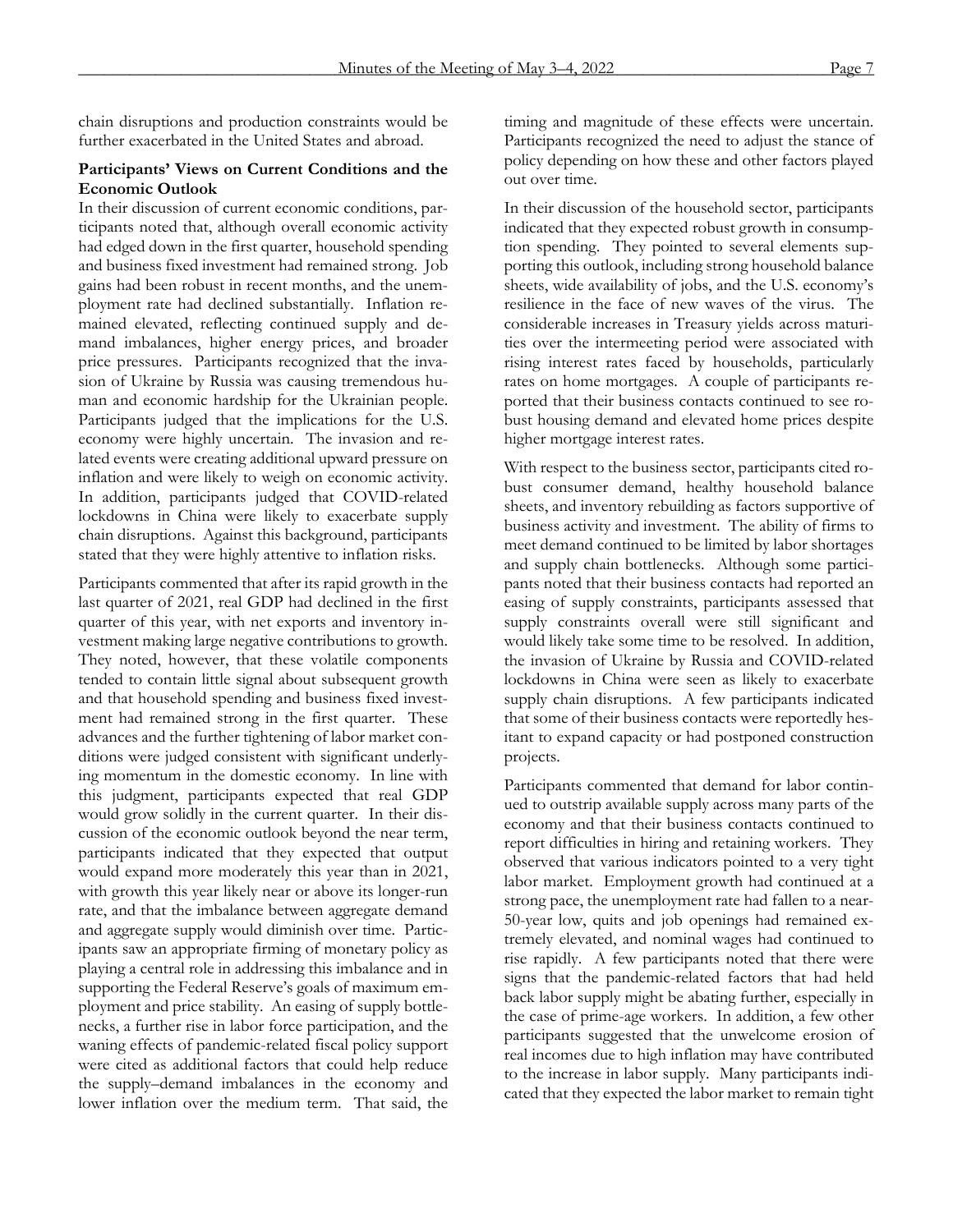and wage pressures to stay elevated for some time. Several participants raised the possibility that, in light of the exceptionally high ratio of vacancies to job searchers, a moderation in labor demand might serve to reduce vacancies and wage pressures without having significant effects on the unemployment rate.

Participants observed that inflation continued to run well above the Committee's longer-run goal and that inflation pressures were evident in a broad array of goods and services. Various participants remarked on the hardship caused by elevated inflation and heightened inflation uncertainty—including by eroding American families' real incomes and wealth and by making it more difficult for businesses to make production and investment plans. They also pointed out that high inflation could impede the achievement of maximum employment on a sustained basis. Participants noted that developments associated with Russia's invasion of Ukraine, including surges in energy and commodity prices, were adding to near-term inflation pressures. In addition, COVID-related lockdowns in China were likely to disrupt global supply chains, potentially adding further upward pressure on the prices paid by U.S. businesses and consumers. Most participants indicated that their business contacts had continued to report that substantial increases in wages and input prices were being passed through into higher prices to their customers. A few participants added that some of their contacts were starting to report that higher prices were hurting sales. A number of participants observed that recent monthly data might suggest that overall price pressures may no longer be worsening. These participants also emphasized that price pressures remained elevated and that it was too early to be confident that inflation had peaked. Many participants commented that measures of shortterm inflation expectations were elevated or that far-forward measures of inflation compensation were near the upper edge of their historical range. Several participants judged that measures of longer-term inflation expectations derived from surveys of households, professional forecasters, and market participants still appeared to be broadly consistent with the Committee's longer-run inflation objective, likely reflecting respondents' confidence that the Federal Reserve would take the actions necessary to return inflation to 2 percent. They noted that, together with appropriate firming of monetary policy and an eventual easing of supply constraints, wellanchored longer-term inflation expectations would support a return of inflation to levels consistent with the Committee's longer-run goal.

In their discussion of risks to the outlook, participants emphasized that they were highly attentive to inflation risks and would continue to monitor closely inflation developments and inflation expectations. They agreed that risks to inflation were skewed to the upside and cited several such risks, including those associated with ongoing supply bottlenecks and rising energy and commodity prices—both of which were exacerbated by the Russian invasion of Ukraine and COVID-related lockdowns in China. Also mentioned were the risks associated with nominal wage growth continuing to run above levels consistent with 2 percent inflation over time and the extent to which households' high savings since the onset of the pandemic and healthy balance sheets would support greater-than-expected underlying momentum in consumer spending and contribute to upside inflation pressures. In addition, some participants emphasized that persistently high inflation heightened the risk that longer-term inflation expectations could become unanchored; in that case, the task of returning inflation to 2 percent would be more difficult. Uncertainty about real activity was also seen as elevated. Various participants noted downside risks to the outlook, including risks associated with the Russian invasion and COVIDrelated lockdowns in China and the likelihood of a prolonged rise in energy and commodity prices.

Several participants who commented on issues related to financial stability noted that the tightening of monetary policy could interact with vulnerabilities related to the liquidity of markets for Treasury securities and to the private sector's intermediation capacity. A couple of participants pointed to increased risks in financial markets linked to commodities following Russia's invasion of Ukraine, which had led to higher prices and volatility across a wide range of energy, agricultural, and metal products. These participants observed that the trading and risk-management practices of some key participants in commodities markets were not fully visible to regulatory authorities and noted that central counterparties (CCPs) needed to remain capable of managing risks associated with heightened volatility or that margin requirements at CCPs could give rise to significant liquidity demands for large banks, broker-dealers, and their clients.

In their consideration of the appropriate stance of monetary policy, all participants concurred that the U.S. economy was very strong, the labor market was extremely tight, and inflation was very high and well above the Committee's 2 percent inflation objective. Against this backdrop, all participants agreed that it was appropriate to raise the target range for the federal funds rate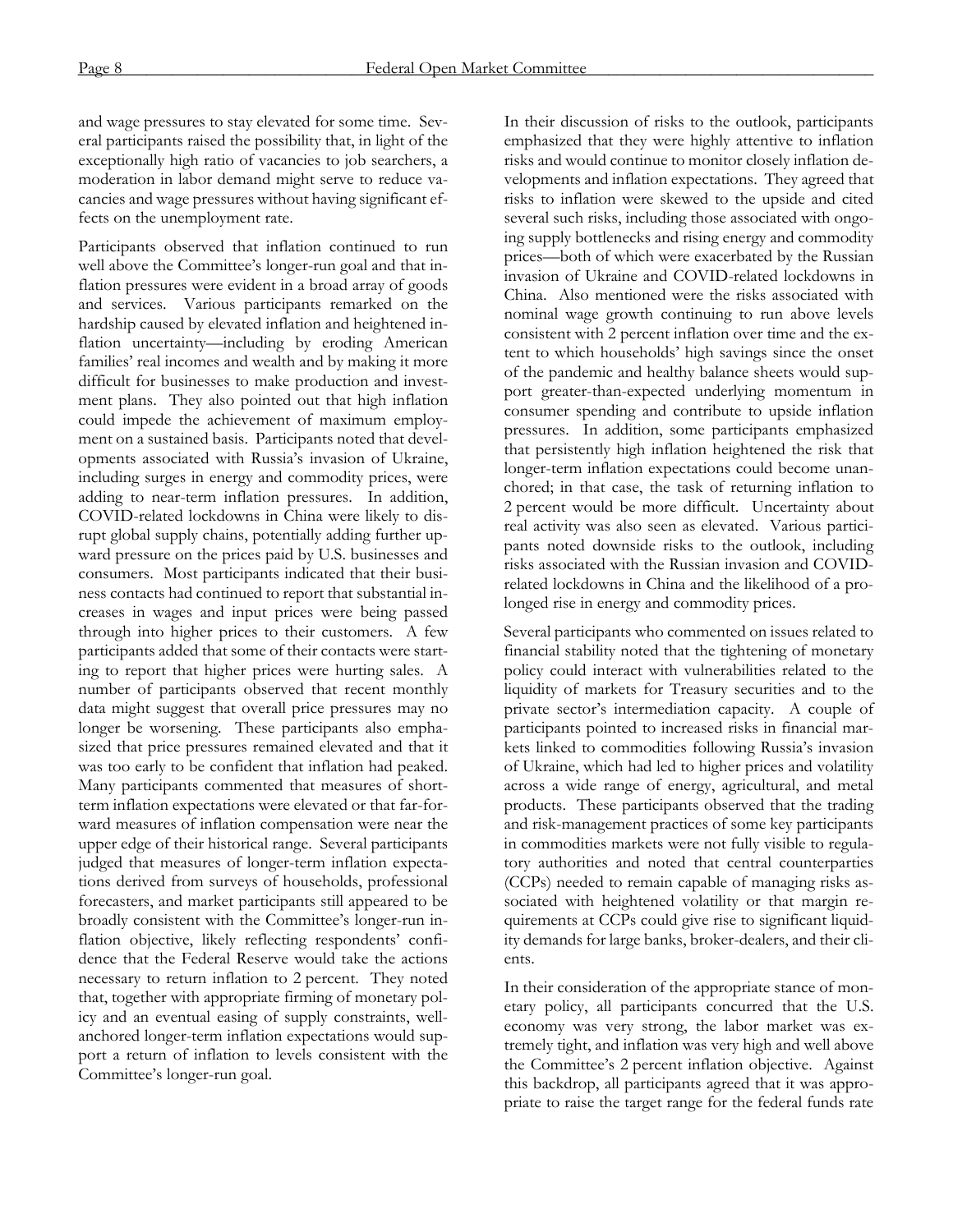50 basis points at this meeting. They further anticipated that ongoing increases in the target range for the federal funds rate would be warranted to achieve the Committee's objectives. Participants also agreed that it was appropriate to start reducing the size of the Federal Reserve's balance sheet on June 1, as described in the Plans for Reducing the Size of the Federal Reserve's Balance Sheet that would be issued in conjunction with the postmeeting statement. Participants judged that an appropriate firming of the stance of monetary policy, along with an eventual waning of supply–demand imbalances, would help to keep longer-term inflation expectations anchored and bring inflation down over time to levels consistent with the Committee's 2 percent longer-run goal.

All participants reaffirmed their strong commitment and determination to take the measures necessary to restore price stability. To this end, participants agreed that the Committee should expeditiously move the stance of monetary policy toward a neutral posture, through both increases in the target range for the federal funds rate and reductions in the size of the Federal Reserve's balance sheet. Most participants judged that 50 basis point increases in the target range would likely be appropriate at the next couple of meetings. Many participants assessed that the Committee's previous communications had been helpful in shifting market expectations regarding the policy outlook into better alignment with the Committee's assessment and had contributed to the tightening of financial conditions.

All participants supported the plans for reducing the size of the balance sheet. This reduction, starting on June 1, would work in parallel with increases in the target range for the policy rate in firming the stance of monetary policy. A number of participants remarked that, after balance sheet runoff was well under way, it would be appropriate for the Committee to consider sales of agency MBS to enable suitable progress toward a longer-run SOMA portfolio composed primarily of Treasury securities. Any program of sales of agency MBS would be announced well in advance. Regarding risks related to the balance sheet reduction, several participants noted the potential for unanticipated effects on financial market conditions.

Participants agreed that the economic outlook was highly uncertain and that policy decisions should be data dependent and focused on returning inflation to the Committee's 2 percent goal while sustaining strong labor market conditions. At present, participants judged that it was important to move expeditiously to a more neutral monetary policy stance. They also noted that a restrictive stance of policy may well become appropriate depending on the evolving economic outlook and the risks to the outlook. Participants observed that developments associated with Russia's invasion of Ukraine and the COVID-related lockdowns in China posed heightened risks for both the United States and economies around the world. Several participants commented on the challenges that monetary policy faced in restoring price stability while also maintaining strong labor market conditions. In light of the high degree of uncertainty surrounding the economic outlook, participants judged that risk-management considerations would be important in deliberations over time regarding the appropriate policy stance. Many participants judged that expediting the removal of policy accommodation would leave the Committee well positioned later this year to assess the effects of policy firming and the extent to which economic developments warranted policy adjustments.

### **Committee Policy Action**

In their discussion of monetary policy for this meeting, members agreed that, although overall economic activity had edged down in the first quarter, household spending and business fixed investment had remained strong. Job gains had been robust in recent months, and the unemployment rate had declined substantially. Members also agreed that inflation remained elevated, reflecting continued supply and demand imbalances, higher energy prices, and broader price pressures.

Members concurred that the invasion of Ukraine by Russia was causing tremendous human and economic hardship. Members judged that the implications of the war for the U.S. economy were highly uncertain. Members agreed that the invasion and related events were creating additional upward pressure on inflation and were likely to weigh on economic activity. Members also agreed that COVID-related lockdowns in China were likely to exacerbate supply chain disruptions. In light of continuing inflation risks, members judged that it would be appropriate for the postmeeting statement to note that the Committee is highly attentive to the upside risks to inflation.

In their assessment of the monetary policy stance necessary for achieving the Committee's maximum-employment and price-stability goals, members agreed that, with appropriate firming in the stance of monetary policy, they expected inflation to return to the Committee's 2 percent objective and the labor market to remain strong. In support of these goals, the Committee decided to raise the target range for the federal funds rate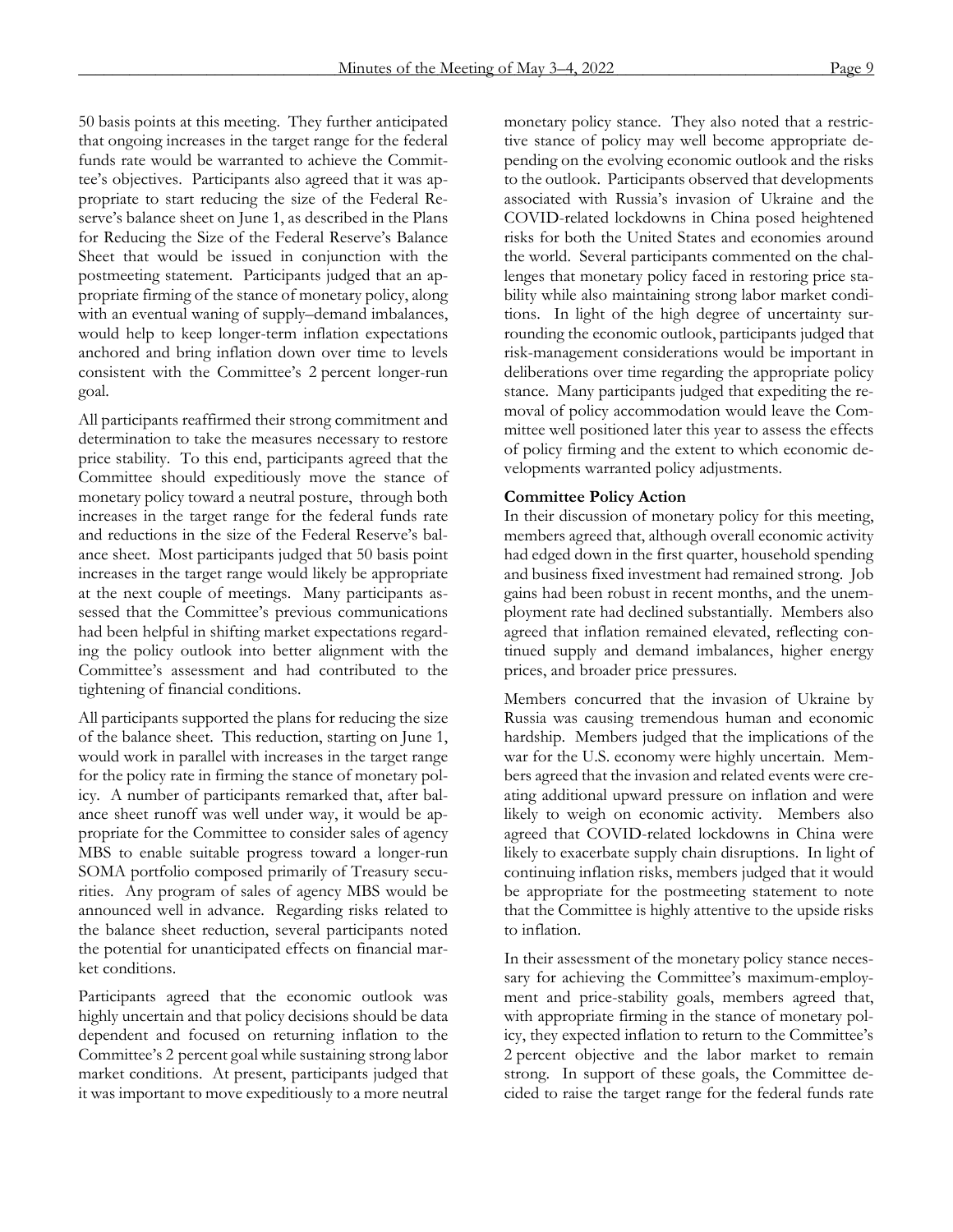to  $\frac{3}{4}$  to 1 percent and anticipated that ongoing increases in the target range would be appropriate. In addition, the Committee decided to begin reducing its holdings of Treasury securities and agency debt and agency mortgage-backed securities on June 1, as described in the Plans for Reducing the Size of the Federal Reserve's Balance Sheet that were issued in conjunction with the postmeeting statement.

Members agreed that, in assessing the appropriate stance of monetary policy, they would continue to monitor the implications of incoming information for the economic outlook and that they would be prepared to adjust the stance of monetary policy as appropriate in the event that risks emerged that could impede the attainment of the Committee's goals. They also concurred that their assessments would take into account a wide range of information, including readings on public health, labor market conditions, inflation pressures and inflation expectations, and financial and international developments.

Following the monetary policy discussion, which included a consideration of plans for reducing the size of the balance sheet, all participants indicated support for the proposed plans for reducing the size of the balance sheet. The Committee voted unanimously to adopt the Plans for Reducing the Size of the Federal Reserve's Balance Sheet, as shown below.

## PLANS FOR REDUCING THE SIZE OF THE FED-ERAL RESERVE'S BALANCE SHEET

(as adopted effective May 4, 2022)

Consistent with the Principles for Reducing the Size of the Federal Reserve's Balance Sheet that were issued in January 2022, all Committee participants agreed to the following plans for significantly reducing the Federal Reserve's securities holdings.

- The Committee intends to reduce the Federal Reserve's securities holdings over time in a predictable manner primarily by adjusting the amounts reinvested of principal payments received from securities held in the System Open Market Account (SOMA). Beginning on June 1, principal payments from securities held in the SOMA will be reinvested to the extent that they exceed monthly caps.
	- For Treasury securities, the cap will initially be set at \$30 billion per month and after three months will increase to

\$60 billion per month. The decline in holdings of Treasury securities under this monthly cap will include Treasury coupon securities and, to the extent that coupon maturities are less than the monthly cap, Treasury bills.

- o For agency debt and agency mortgagebacked securities, the cap will initially be set at \$17.5 billion per month and after three months will increase to \$35 billion per month.
- Over time, the Committee intends to maintain securities holdings in amounts needed to implement monetary policy efficiently and effectively in its ample reserves regime.
	- o To ensure a smooth transition, the Committee intends to slow and then stop the decline in the size of the balance sheet when reserve balances are somewhat above the level it judges to be consistent with ample reserves.
	- o Once balance sheet runoff has ceased, reserve balances will likely continue to decline for a time, reflecting growth in other Federal Reserve liabilities, until the Committee judges that reserve balances are at an ample level.
	- o Thereafter, the Committee will manage securities holdings as needed to maintain ample reserves over time.
- The Committee is prepared to adjust any of the details of its approach to reducing the size of the balance sheet in light of economic and financial developments.

After adopting the Plans for Reducing the Size of the Federal Reserve's Balance Sheet, the Committee voted to authorize and direct the Federal Reserve Bank of New York, until instructed otherwise, to execute transactions in the SOMA in accordance with the following domestic policy directive, for release at 2:00 p.m.:

"Effective May 5, 2022, the Federal Open Market Committee directs the Desk to:

- Undertake open market operations as necessary to maintain the federal funds rate in a target range of  $\frac{3}{4}$  to 1 percent.
- Conduct overnight repurchase agreement operations with a minimum bid rate of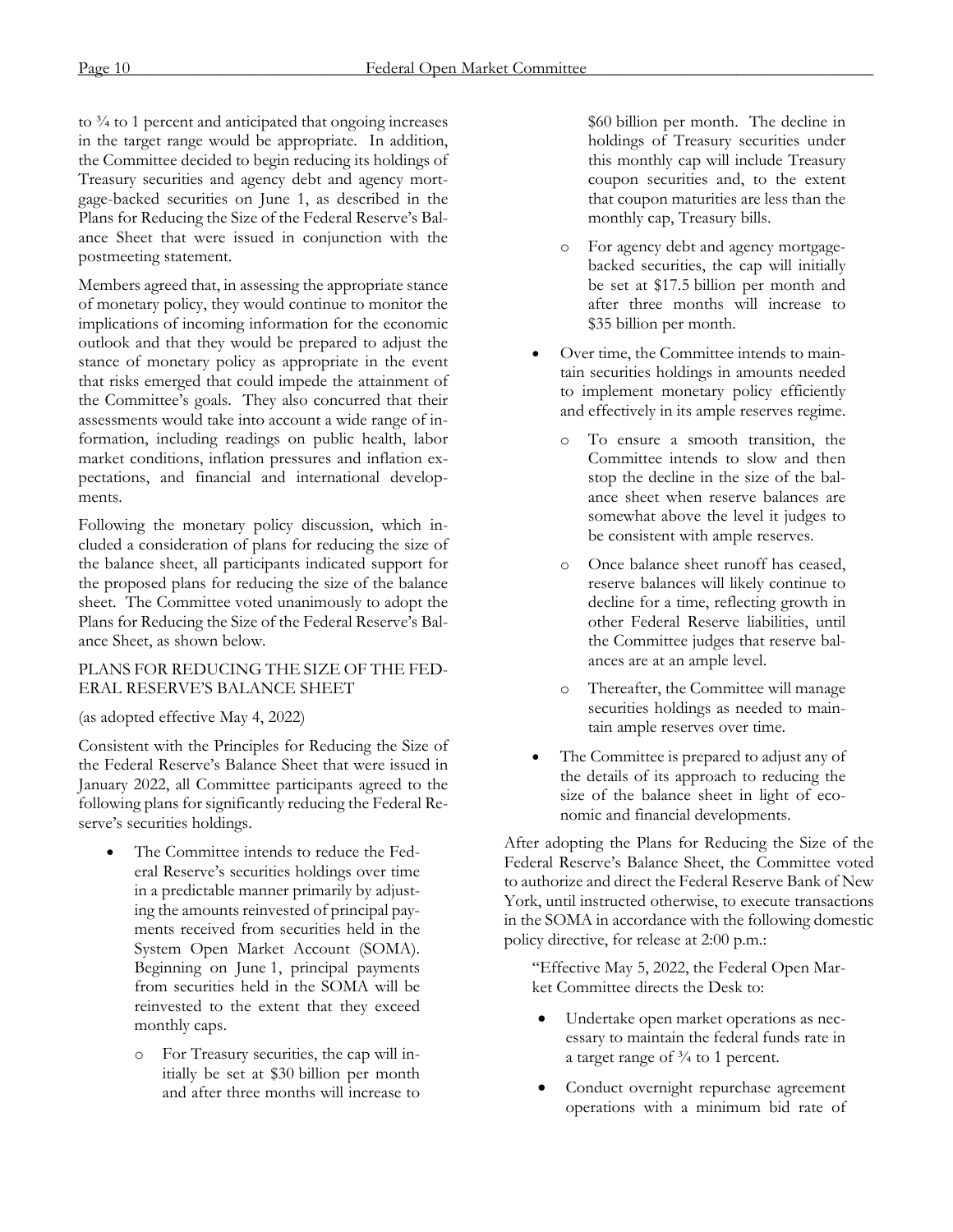1.0 percent and with an aggregate operation limit of \$500 billion; the aggregate operation limit can be temporarily increased at the discretion of the Chair.

- Conduct overnight reverse repurchase agreement operations at an offering rate of 0.8 percent and with a per-counterparty limit of \$160 billion per day; the per-counterparty limit can be temporarily increased at the discretion of the Chair.
- Roll over at auction the amount of principal payments from the Federal Reserve's holdings of Treasury securities maturing in the calendar month of June that exceeds a monthly cap of \$30 billion. Redeem Treasury coupon securities up to this monthly cap and Treasury bills to the extent that coupon principal payments are less than the monthly cap.
- Reinvest into agency mortgage-backed securities (MBS) the amount of principal payments from the Federal Reserve's holdings of agency debt and agency MBS received in the calendar month of June that exceeds a monthly cap of \$17.5 billion.
- Allow modest deviations from stated amounts for reinvestments, if needed for operational reasons.
- Engage in dollar roll and coupon swap transactions as necessary to facilitate settlement of the Federal Reserve's agency MBS transactions."

The vote also encompassed approval of the statement below for release at 2:00 p.m.:

"Although overall economic activity edged down in the first quarter, household spending and business fixed investment remained strong. Job gains have been robust in recent months, and the unemployment rate has declined substantially. Inflation remains elevated, reflecting supply and demand imbalances related to the pandemic, higher energy prices, and broader price pressures.

The invasion of Ukraine by Russia is causing tremendous human and economic hardship. The implications for the U.S. economy are highly uncertain. The invasion and related

events are creating additional upward pressure on inflation and are likely to weigh on economic activity. In addition, COVID-related lockdowns in China are likely to exacerbate supply chain disruptions. The Committee is highly attentive to inflation risks.

The Committee seeks to achieve maximum employment and inflation at the rate of 2 percent over the longer run. With appropriate firming in the stance of monetary policy, the Committee expects inflation to return to its 2 percent objective and the labor market to remain strong. In support of these goals, the Committee decided to raise the target range for the federal funds rate to  $\frac{3}{4}$  to 1 percent and anticipates that ongoing increases in the target range will be appropriate. In addition, the Committee decided to begin reducing its holdings of Treasury securities and agency debt and agency mortgagebacked securities on June 1, as described in the Plans for Reducing the Size of the Federal Reserve's Balance Sheet that were issued in conjunction with this statement.

In assessing the appropriate stance of monetary policy, the Committee will continue to monitor the implications of incoming information for the economic outlook. The Committee would be prepared to adjust the stance of monetary policy as appropriate if risks emerge that could impede the attainment of the Committee's goals. The Committee's assessments will take into account a wide range of information, including readings on public health, labor market conditions, inflation pressures and inflation expectations, and financial and international developments."

**Voting for this action:** Jerome H. Powell, John C. Williams, Michelle W. Bowman, Lael Brainard, James Bullard, Esther L. George, Patrick Harker, Loretta J. Mester, and Christopher J. Waller.

Patrick Harker voted as an alternate member at this meeting.

To support the Committee's decision to raise the target range for the federal funds rate, the Board of Governors of the Federal Reserve System voted unanimously to raise the interest rate paid on reserve balances to 0.90 percent, effective May 5, 2022. The Board of Governors of the Federal Reserve System voted unanimously